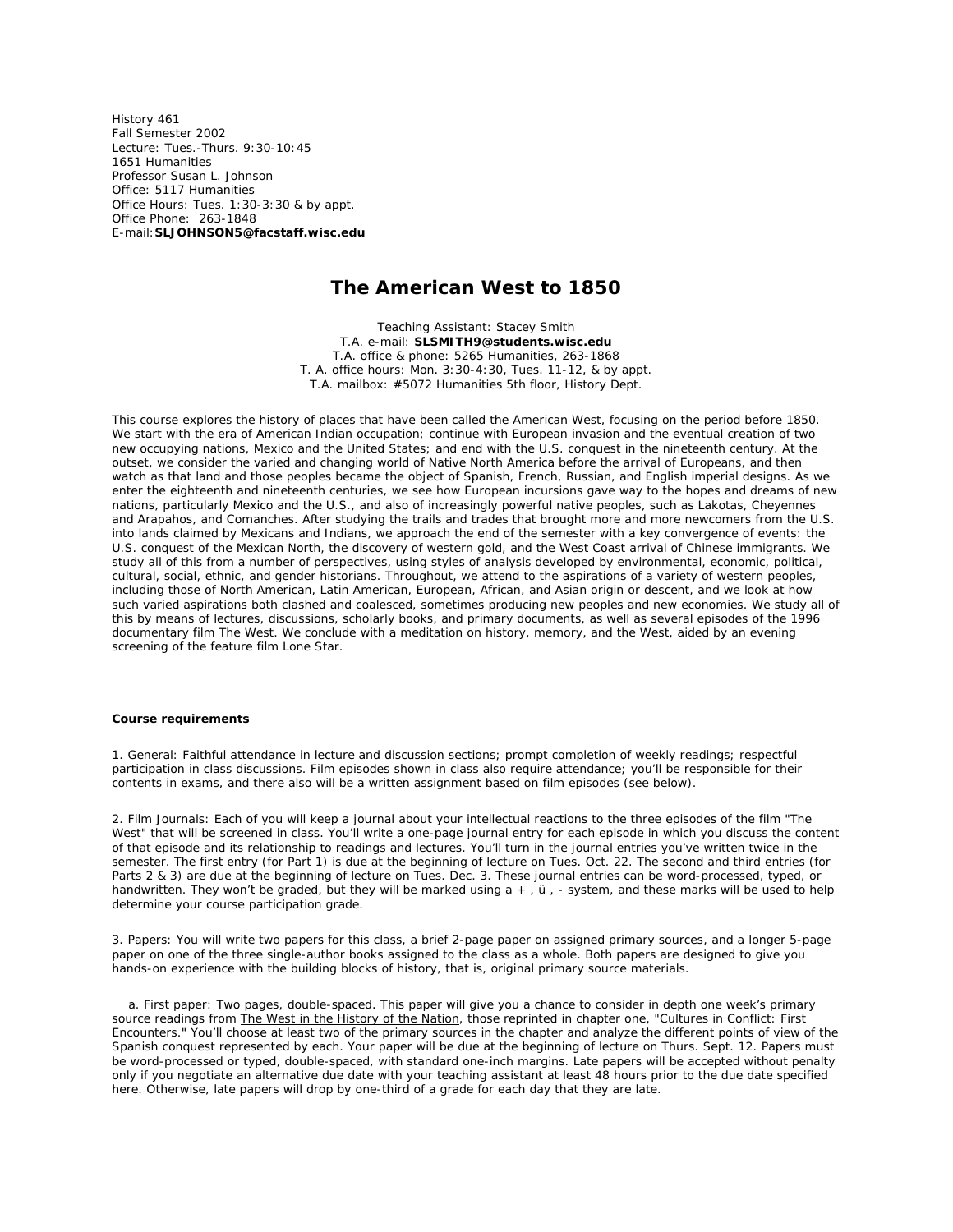b. Second paper: Five pages, double-spaced. You'll receive detailed guidelines for this paper early in the semester. This paper will be written individually, but there will be teamwork involved in your initial research. For this paper, you'll use as your starting point one of the three single-author books assigned to the class as a whole: Gutiérrez, When Jesus Came; White, The Middle Ground; or Johnson, Roaring Camp. We'd like to have roughly equal numbers of students writing on each of these books. So during the first week of class, we'll ask you to designate your top two book choices, and then we'll divide the class into three similarly sized groups, each one assigned to a different book. We'll make every effort to assign you one of the two books you've chosen. The three mega-groups (each assigned one of the three books) will have time in class to organize themselves into smaller research teams (we suggest 2-4 students on each team). Each research team will then plan a research strategy for identifying primary source materials relevant to the book assigned. These primary sources should be found in libraries on campus. The research teams from each mega-group will report on the primary sources they've found during the class period in which we will be discussing the book assigned to that mega-group (When Jesus Came, Thurs. Sept. 26; Middle Ground, Tues. Oct. 22; Roaring Camp, Tues. Dec. 3). Meanwhile, each individual should be deciding on one or two of the primary sources identified to use in the preparation of his or her individual paper. The actual paper, then, will be both a review of the book and an exploration of how the author uses primary sources to make a historical argument. You'll use the source(s) you've chosen to demonstrate in detail how the author makes use of primary materials. Your paper will be due at the beginning of lecture a week after the book you've read is discussed in class unless you are writing on Middle Ground; in that case, you will have a later due date so that your work won't conflict with your midterm exam (When Jesus Came, Thurs. Oct. 3; Middle Ground, Tues. Nov. 5; Roaring Camp, Tues. Dec. 10). Papers must be word-processed or typed, double-spaced, with standard one-inch margins. Late papers will be accepted without penalty only if you negotiate an alternative due date with your teaching assistant at least *48 hours prior to the due date* specified here. Otherwise, late papers will drop by one-third of a grade for each day that they are late.

4. Exams: There will be two take-home essay exams, a Midterm and a Final. We will not give out exam questions prior to the dates specified here under any circumstances. The Midterm questions will be handed out at the end of lecture on Tues. Oct. 22, and your answers must be handed in at the beginning of lecture on Tues. Oct. 29. There will be no lecture on Thurs. Oct. 24, but the professor and teaching assistant will be available in the classroom to answer any questions you may have about the midterm. The Final questions will be handed out at the end of lecture on Tues. Dec. 10, and your answers must be handed in between 12:25 and 2:25 p.m. on Tues. Dec. 17--that is, during the regularly scheduled final exam period for this course. There will be no lecture on Thurs. Dec. 12, but the professor and teaching assistant will be available in the classroom to answer any questions you may have about the midterm. Midterm and Final exams must be word-processed or typed, double-spaced, with standard one-inch margins, and they may not exceed the page limits established. You are to work individually and independently on these exams; evidence of collaboration will result in automatic failure. Late exams will not be accepted (no exceptions made for computer difficulties or transportation problems).

#### **Grades**

Your final grade will be determined using the following formula:

| Course participation | 20% |
|----------------------|-----|
| First paper          | 10% |
| Second paper         | 25% |
| Midterm exam         | 20% |
| Final exam           | 25% |

From time to time, you may be given the chance to enhance your course participation grade by attending a campus event relevant to the history of the American West and writing up a one-page response paper that relates that event to course content. Please check with your instructor to make sure an event that interests you is sufficiently relevant to course content before writing such a paper and turning it in.

#### **Readings**

The following books are required for all students. They are available for purchase at the University Book Store, and are on reserve at College Library in Helen C. White Hall:

William Deverell and Anne Hyde, eds., *The West in the History of the Nation: A Reader*, Vol. 1, To 1877 (Boston: Bedford/St. Martin's, 2000).

Ramón Gutiérrez, *When Jesus Came, The Corn Mothers Went Away: Marriage, Sexuality, and Power in New Mexico*, 1500- 1846 (Stanford, Calif.: Stanford University Press, 1991).

Susan Lee Johnson, *Roaring Camp: The Social World of the California Gold Rush* (New York: W.W. Norton, 2000).

Richard White, *The Middle Ground: Indians, Empires, and Republics in the Great Lakes Region, 1650-1815* (Cambridge: Cambridge University Press, 1991).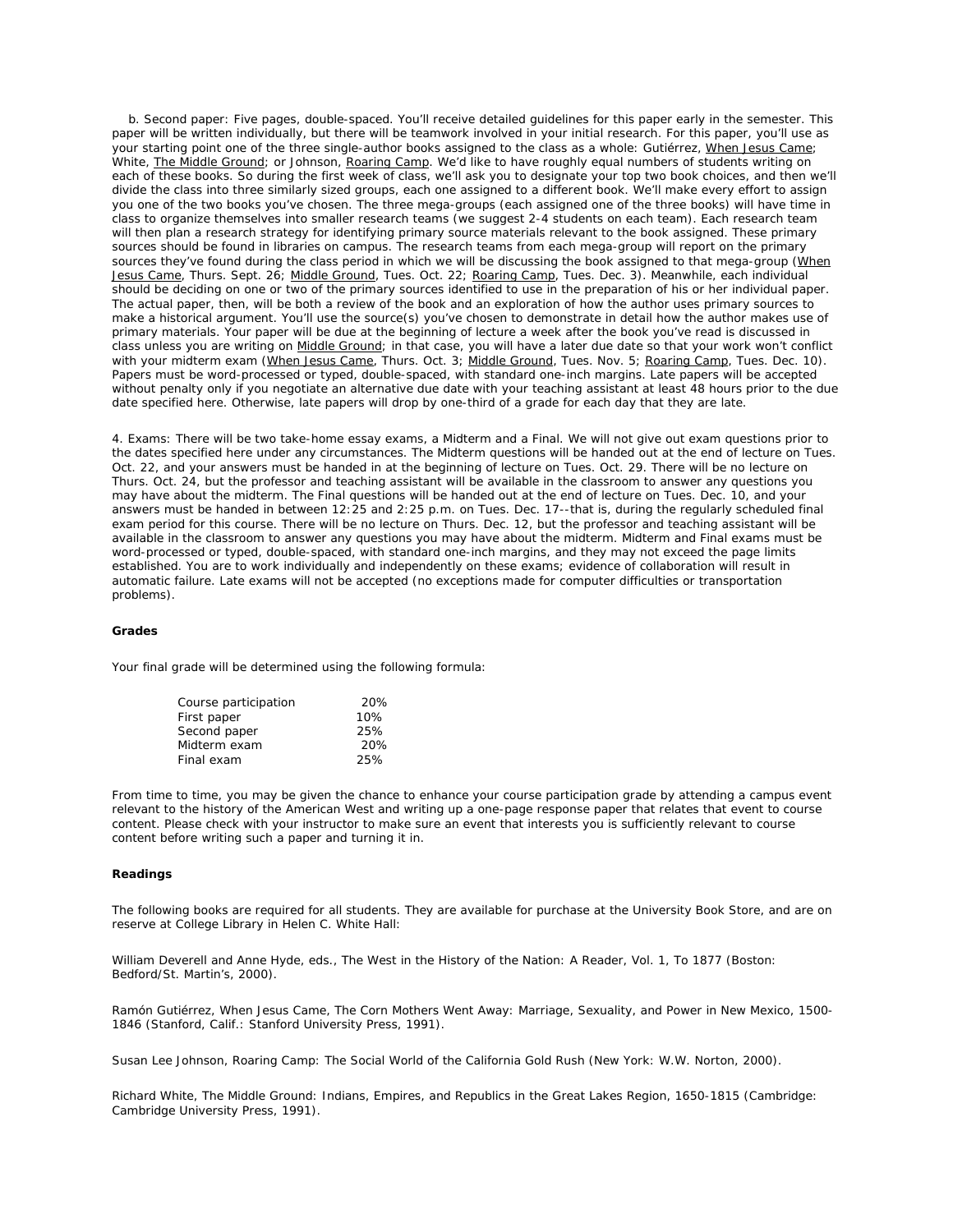The following book is *not required*, but it is *ever-so-highly recommended*. Those of you who purchase it at the University Book Store or elsewhere may well find it to be a book you'll be happy to have on your bookshelf for years to come. Still, it is quite expensive, so you might consider either sharing with a classmate or using one of the copies on reserve at College Library in Helen C. White Hall. None of the assignments in this book are actually required, but once you start reading them, you might get hooked. This is no boring compendium of useless facts, but rather a curious collection of brief, readable essays on an extraordinary range of topics written by some of the leading practitioners in the field of western history. Was Daniel Boone saint or sinner? What are the roots of contemporary Chicanas and Chicanos? Before Wisconsin was known for cheese, for what was it known (a question for out-of-state students)? Where were the seven cities of gold, or Cíbola? How did Lakota people become known as the Sioux? Where did the Santa Fe Trail begin and end, and who and what traveled along it? Who were the first people of African descent in what we now call the West? Who invented scalping? Who cried on the Trail of Tears? Why were mountain men hooked on beavers? Why does so much of the Midwest look like a checkerboard when you fly over it? Who was Lola Montez, and why were they saying such awful things about her? Why is Texas so weird? You'll find the answers here:

Howard Lamar, ed., *The New Encyclopedia of the American West* (New Haven, Conn.: Yale University Press, 1998). [Abbreviate as NEAW in syllabus.]

#### **Calendar and Assignments**

#### **Week 1**

- Tues. Sept. 3: Course Introduction
- Thurs. Sept. 5: Native North America: Concepts

Reading: The West: Introduction, pp. xv-xvi, & chap. 1, pp. 6-23 When Jesus Came: Introduction, pp. xvii-xxxi; chap. 1, pp. 3-36

NEAW: Physiography of the U.S.; Indian languages; Frontier theory; Turner, Frederick Jackson; western history, 1970s- $90s$ 

#### **Week 2**

- Tues. Sept. 10: Native North America: Peoples and Places
- Thurs. Sept. 12: Imperial Designs: Spain and France *First paper due in lecture*

Reading: The West: chap. 2, pp. 24-45 When Jesus Came: chaps. 2-3, pp. 39-140

NEAW: Indians of California, of Texas, of the Great Basin, of the Great Plains, of the Northwest, of the Southwest; see also entries for various Indian nations, groups, & confederacies, such as Sioux (Dakota, Lakota), Ute, Iroquois Confederacy, "Five Civilized Tribes," Pueblo, Cheyenne & Arapaho, Apache, Navajo, Modoc & Klamath

#### **Week 3**

- Tues. Sept. 17: Imperial Designs: England and Russia
- Thurs. Sept. 19: Spanish Colonies and Indian Peoples: New Mexico

Reading: The West: chap. 3, pp. 46-65 When Jesus Came: chaps. 4-7, pp. 143-240

NEAW: New Mexico (thru Spanish period); Cabeza de Vaca; Coronado; DeSoto; Oñate; Exploration, Spanish; Cíbola; Acoma Pueblo; Santa Fe (thru Spanish period); Exploration, English; Exploration, French; Exploration, Russian; land policy in the colonies (1607-1775); Mississippi Valley; Indian-captivity narratives

# **Week 4**

- Tues. Sept. 24: Spanish Colonies and Indian Peoples: Texas and California
- Thurs. Sept. 26: discussion of When Jesus Came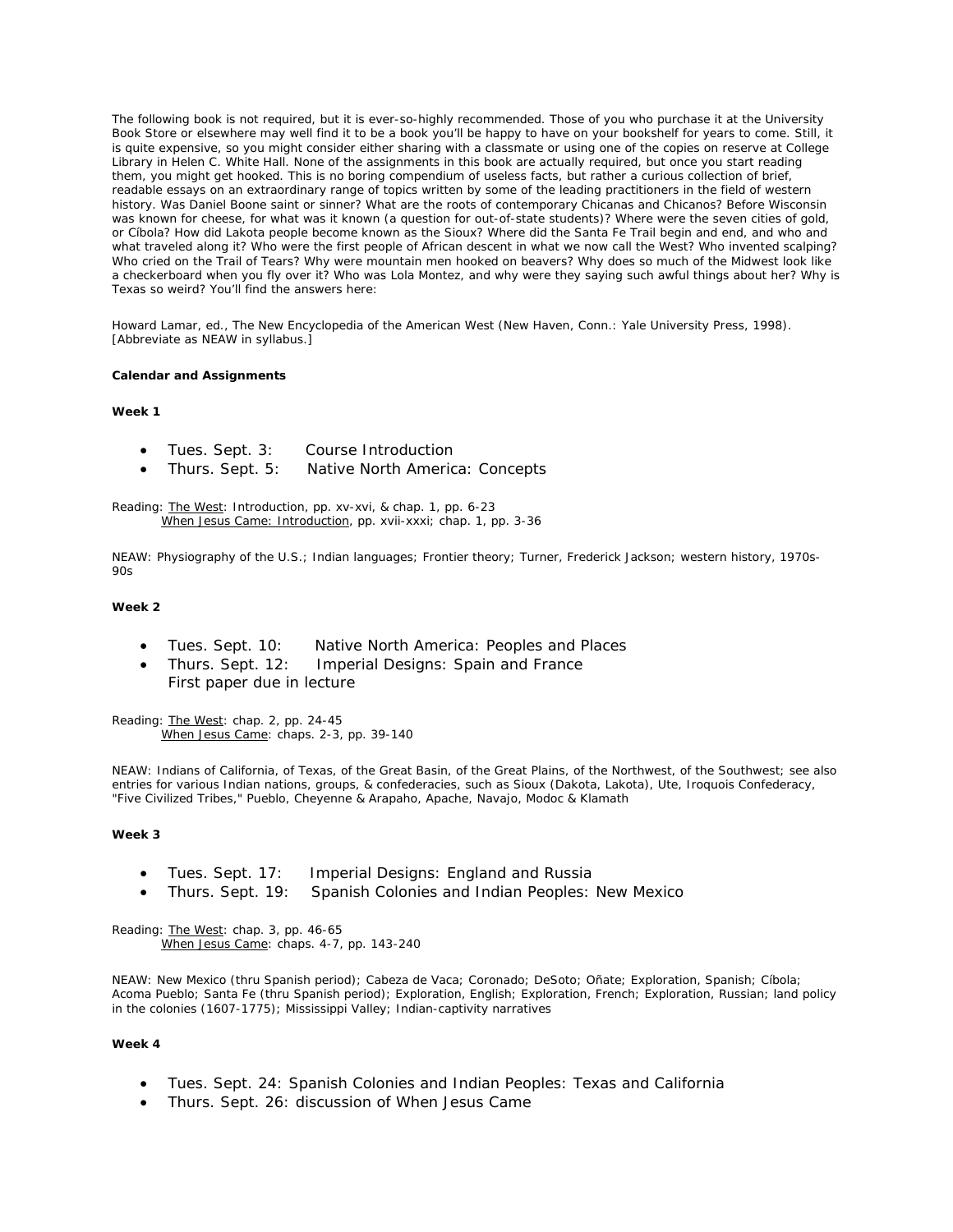Reading: The West: chap. 4, pp. 66-87 When Jesus Came: chaps. 8-10, Epilogue, pp. 271-340

NEAW: Texas (thru the Spanish period); San Antonio; California (thru the Spanish period); Serra; missions, California (read entries for missions that interest you); Boone

# **Week 5**

- Tues. Oct. 1: Empires in the Woods
- Thurs. Oct. 3: Pushing into the Plains *When Jesus Came papers due in lecture*

Reading: The West, chap. 5, pp. 88-109 Middle Ground, Introduction, pp. ix-xv, & chaps. 1-3, pp. 1-141

NEAW: French heritage; Mississippi Valley; fur trade, in the colonies; Hudson's Bay Co.; beaver; horse; buffalo; Sioux (Lakota, Dakota); Cheyenne & Arapaho; Comanche

#### **Week 6**

- Tues. Oct. 8: Wars of Empire
- Thurs. Oct. 10: New Nations: Mexico

Reading: The West, chap. 6, pp. 110-27 Middle Ground, chaps. 4-7, pp. 142-314

NEAW: Colonial wars; New Mexico (thru the Mexican period); Texas (thru the Mexican period); California (thru the Mexican period); Indian-white relations, British Indian policy, 1763-75; Pontiac's Rebellion

#### **Week 7**

- Tues. Oct. 15: New Nations: United States
- Thurs. Oct. 17: Film, *The West*, part 1, *The People*

Reading: The West, chap. 7, pp. 128-53 Middle Ground, chaps. 8-10, pp. 315-468

NEAW: land policy, 1780-1860 (thru 1850); U.S. Indian policy, 1775-1860 (to 1820s); Northwest Ordinance; territorial system; Whiskey Rebellion

# **Week 8**

- Tues. Oct. 22: discussion of The Middle Ground first film journal entry due MIDTERM EXAM QUESTIONS HANDED OUT
- Thurs. Oct. 24: work on exams; professor and T.A. available for consultation

Reading: Middle Ground, chap. 11 & Epilogue, pp. 469-523

NEAW: Tecumseh; Tenskwatawa

NOTE: *no discussion section meetings on Fri. 10-25 or Mon. 10-28* 

# **Week 9**

• Tues. Oct. 29: The Science of Conquest: Exploration MIDTERM EXAM DUE IN LECTURE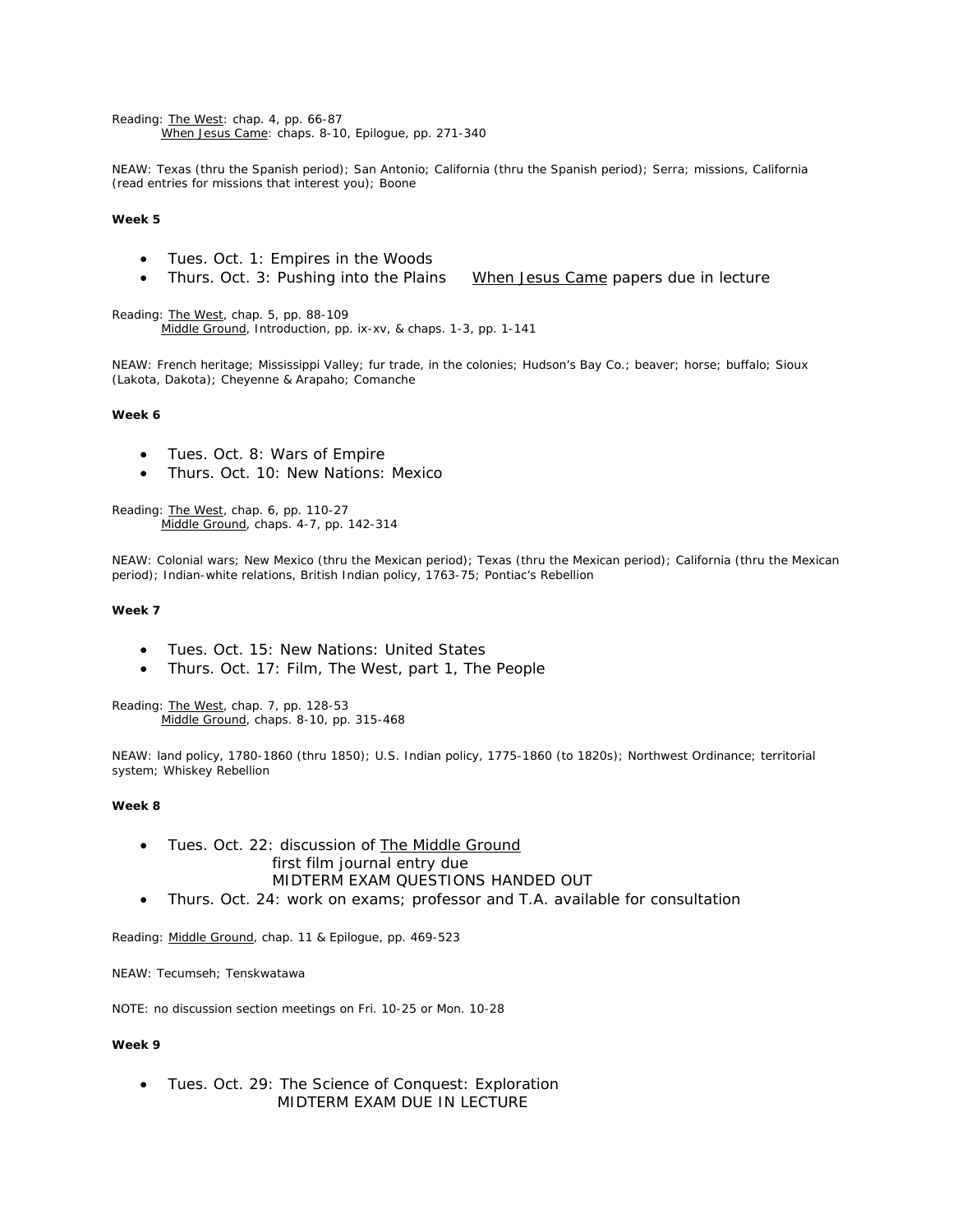• Thurs. Oct. 31: The Business of Conquest: Trade

Reading: The West, chaps. 8-9, pp. 154-97

NEAW: Exploration, U.S.; Lewis; Clark; Lewis & Clark Expedition; Charbonneau; Sacagewea; Pike; Louisiana Purchase; fur trade, in the U.S.; trappers; Northwest Co.; American Fur Co.; Rocky Mountain Fur Co.; Astor; Chouteau; Ashley; Smith, Jedediah; China trade; California rancho system; Bryant, Sturgis & Co.; Dana; Santa Fe and Chihuahua Trail; Alvarez; Becknell; Gregg; Bent brothers; Bent's Fort; Carson; Fremont, Jessie & John C.; U.S. Indian policy, 1775-1860 (from 1820s); Cherokee Indians

#### **Week 10**

- Tues. Nov. 5: Engines of Conquest: Farms, Factories, Plantations Middle Ground papers due in lecture
- Thurs. Nov. 7: Manifest Design: The Mexican North

Reading: The West, chaps. 10-11, pp. 198-239

NEAW: agricultural expansion; Missouri Compromise; Wilmot Proviso; Compromise of 1850; African Americans on the frontier (to 1850); frontier life to 1850; empresario system; Texas (thru 1850); Texas annexation; Bear Flag Rebellion; Mexican War; Guadalupe Hidalgo, Treaty of; Mexican Americans; Benton, Thomas Hart (1792-1858); manifest destiny; Magoffin

#### **Week 11**

- Tues. Nov. 12: Manifest Design: The Oregon Country
- Thurs. Nov. 14: Trail's End: Santa Fe and Salt Lake

Reading: The West, chap. 12, pp. 240-51 only Roaring Camp, Prologue & chap. 1, pp. 23-95

NEAW: Oregon (to 1850); Oregon Controversy; Whitman; Lee, Jason; Adams-Onís Treaty; Santa Fe (thru 1850); Latter-Day Saints (thru 1850); Mormon Trail; Young, Brigham; Salt Lake City (thru 1850); Deseret; Murieta

### **Week 12**

- Tues. Nov. 19: Trail's End: Willamette Valley and Sutter's Fort
- Thurs. Nov. 21: Film, *The West*, part 2, *Empire Upon the Trails*

Reading: The West, chap. 12, pp. 251-65 only Roaring Camp, chaps. 2-4, pp. 97-234

NEAW: Oregon Trail; California Trail; California (thru 1850); Sutter; Marsh; gold & silver rushes; gold towns in California

## **Week 13**

- Tues. Nov. 26: Film, *The West*, part 3, *Speck of the Future*
- Thurs. Nov. 28: *Thanksgiving, no class*

Reading: Roaring Camp, chaps. 5-6 & Epilogue, pp. 235-344

NEAW: women in western history; men & manhood in western history; Chinese immigration (early years)

NOTE: *no discussion section meetings on Fri. 11-29 or Mon. 12-2*

#### **Week 14**